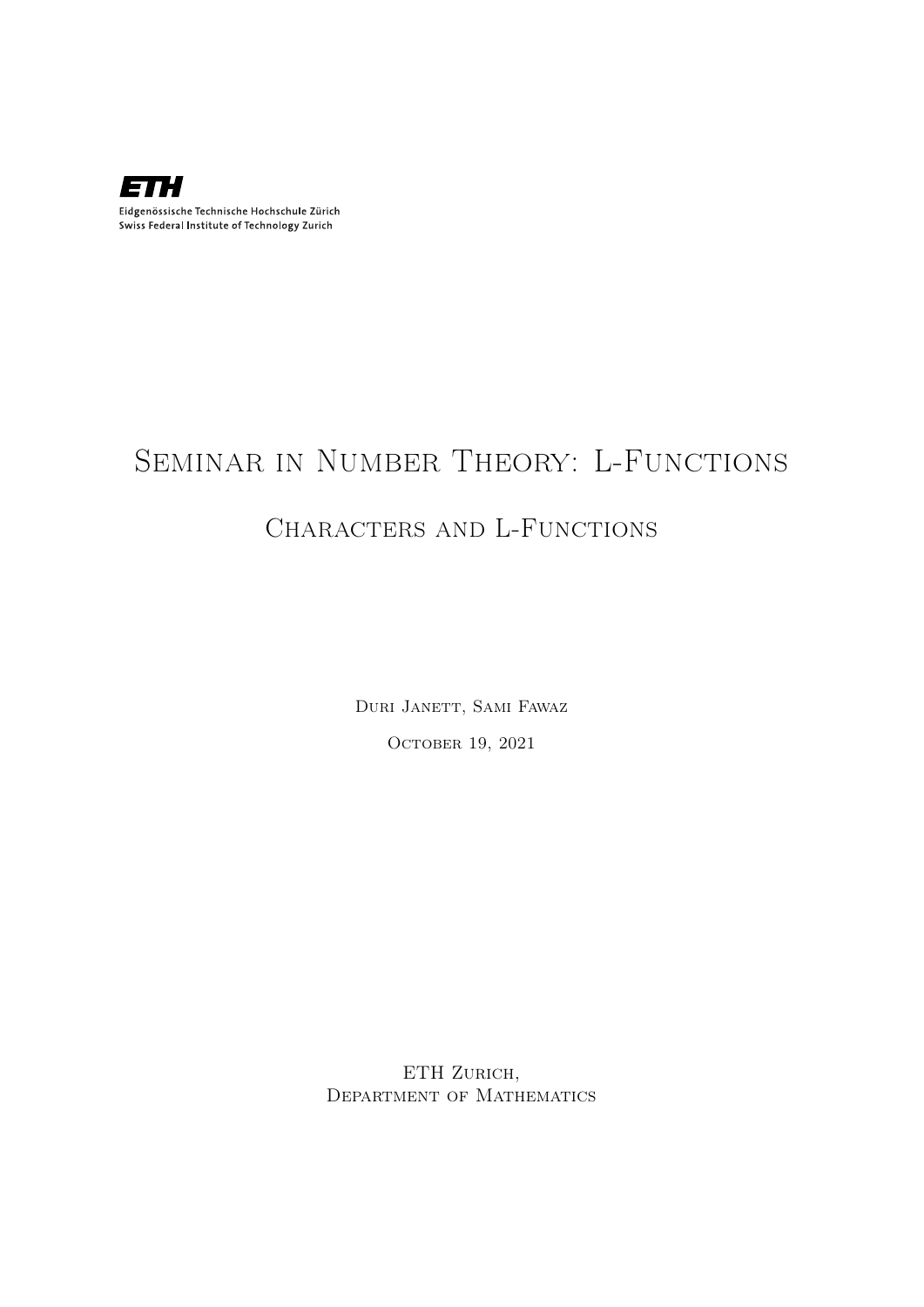Chapter 1

#### Characters

**Definition 1.** — Let G be a finite group. A *character* on G is a group homomorphism

$$
\chi: G \to \mathbb{C}^{\times},
$$

where  $\mathbb{C}^{\times}$  is the group of units  $\mathbb{C} \setminus \{0\}$  under multiplication. The set of characters on G form a group under the operations

$$
\chi \chi'(g) \coloneqq \chi(g) \chi'(g), \ \chi^{-1}(g) \coloneqq \chi(g)^{-1}
$$

which we denote by  $\hat{G}$ .

Let  $m \in \mathbb{N}_{>0}$ . For a group  $G = (\mathbb{Z}/m\mathbb{Z})^{\times} = \{n \pmod{m} \mid (n,m) = 1\}$  we call a character  $\chi$  on G a Dirichlet character of modulus m. Equivalently we may define a Dirichlet character of modulus m as a function  $\chi : \mathbb{Z} \to \mathbb{C}$  with

- 1.  $\forall n : \chi(n) = 0 \Leftrightarrow (n, m) \neq 1$
- 2.  $\forall n, n': \chi(nn') = \chi(n)\chi(n')$
- 3.  $\forall n : \chi(n+m) = \chi(n)$ .

We will use these definitions interchangeably and denote functions corresponding to each other by the same symbol.

**Example 2.** — The character  $\chi_0$  corresponding to neutral element of  $\hat{G}$ , that is  $\forall g \in G : \chi(g) = 1$ , is called principal character. For  $G = (\mathbb{Z}/m\mathbb{Z})^{\times}$  using the alternative definition the principal character of modulus m is

$$
\chi_0(n) : \begin{cases} 1, & (n,m) = 1 \\ 0, & (n,m) \neq 1. \end{cases}
$$

**Example 3.** — The *Legendre symbol* defined for a prime number  $p$  by

$$
\left(\frac{n}{p}\right) := \begin{cases} 0, \text{ if } p|n \\ 1, \text{ if } p/n, \ n \equiv x^2 \pmod{p}, \text{ for some } x \\ -1, \text{ else} \end{cases}
$$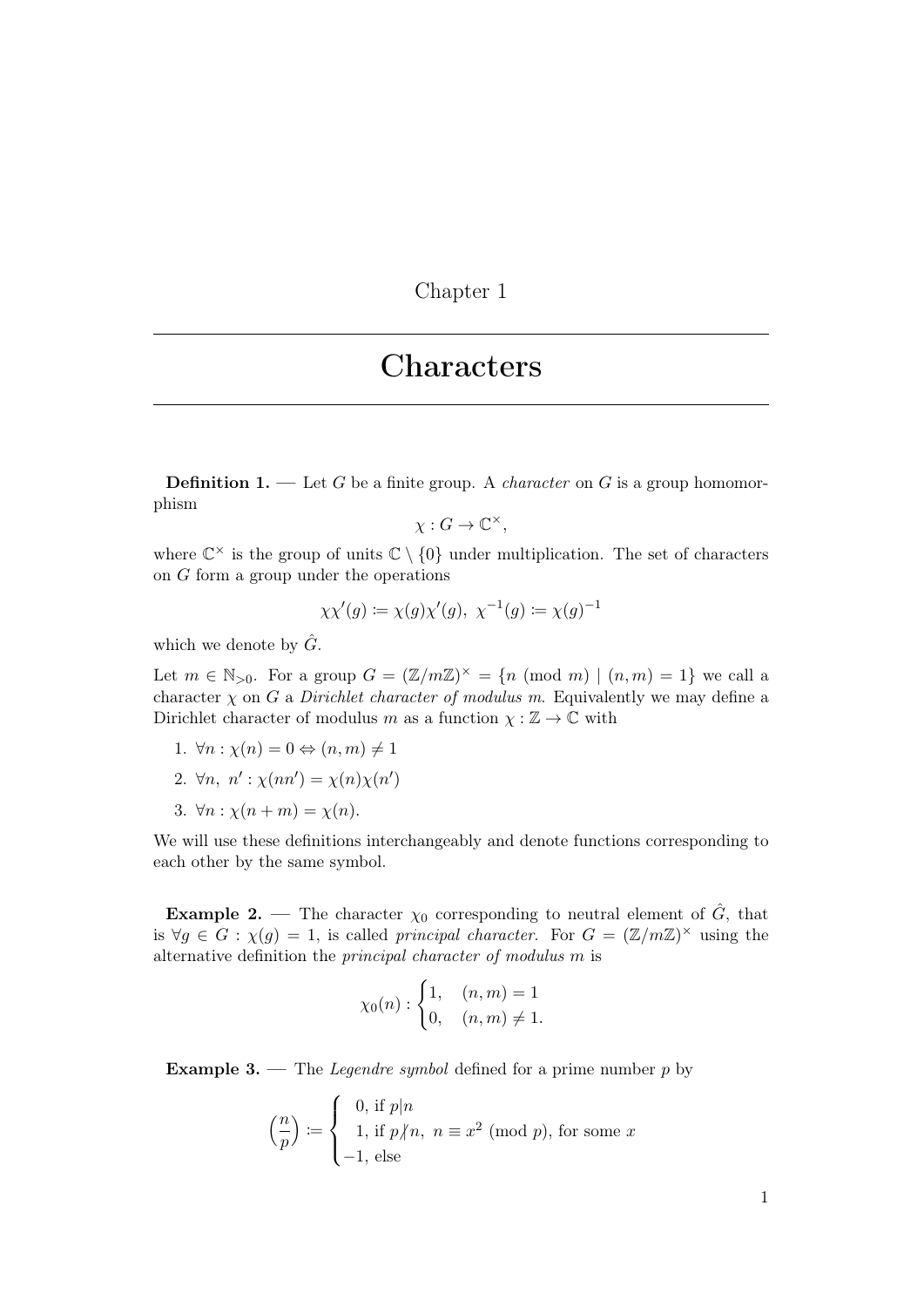is a Dirichlet character of modulus p.

<span id="page-2-1"></span>**Theorem 4.** — Let G be a finite abelian Group. Then the group of characters  $\hat{G}$ on G is isomorphic to G itself. In particular

$$
\varphi(m)=|(\widehat{\mathbb{Z}/m\mathbb{Z}})^{\times}|,
$$

that is Euler's phi function

$$
\varphi(m) = |\{n \pmod{m} \mid (n, m) = 1\}| = m \prod_{p|m} (1 - \frac{1}{p})
$$

yields the number of Dirichlet characters of modulus m.

Proof. A finite abelian Group is a product

$$
G \cong Z/n_1 \mathbb{Z} \times \cdots \times \mathbb{Z}/n_k \mathbb{Z}.
$$

Let  $g_1, \ldots, g_k$  be generators of G with orders  $n_1, \ldots, n_k$ . For any character  $\chi$  on G we have

$$
\chi(g_i)^{n_i} = \chi(g_i^{n_i}) = \chi(e) = 1
$$

hence  $\xi_i \coloneqq \chi(g_i)$  is an  $n_i$ -th root of unity. Moreover  $\chi$  is completely determined by the roots  $\xi_i$  through

<span id="page-2-0"></span>
$$
\chi(g) = \chi(g_1^{r_1} \cdots g_k^{r_k}) = \chi(g_1)^{r_1} \cdots \chi(g_k)^{r_k} = \xi_1^{r_1} \cdots \xi_k^{r_k}
$$
(4.1)

On the other hand any choice of roots  $\xi_1, \ldots, \xi_k$  with  $\xi_i^{n_i} = 1$  defines a character on G through [\(4.1\)](#page-2-0). This yields the desired isomorphism  $\hat{G} \cong G$ . The second part of the statement follows immediately, since  $\varphi(m) = |(\mathbb{Z}/m\mathbb{Z})^{\times}| = |(\widehat{\mathbb{Z}/m\mathbb{Z}})^{\times}|$ .  $\Box$ 

**Theorem 5.** — Let  $\chi$  be a Dirichlet character of modulus m. Then

$$
\sum_{n \pmod{m}} \chi(n) = \begin{cases} \varphi(n), & \text{if } \chi = \chi_0 \\ 0, & \text{else} \end{cases}
$$

holds, where  $\sum$ n (mod m) is the sum over a representing system of  $\mathbb{Z}/m\mathbb{Z}$ .

*Proof.* The case  $\chi = \chi_0$  follows by definition of the Euler  $\varphi$  function. Otherwise let  $l \in \mathbb{Z}$  be such that  $(l, m) = 1$  and  $\chi(l) \neq 1$ . It follows:

$$
(1 - \chi(l)) \sum_{n \pmod{m}} \chi(n) = \sum_{n \pmod{m}} \chi(n) - \sum_{n \pmod{m}} \chi(nl)
$$

$$
= \sum_{n \pmod{m}} \chi(n) - \sum_{n \pmod{m}} \chi(n) = 0
$$

hence showing  $\sum$  $n \pmod{m}$  $\chi(n)=0.$ 

 $\Box$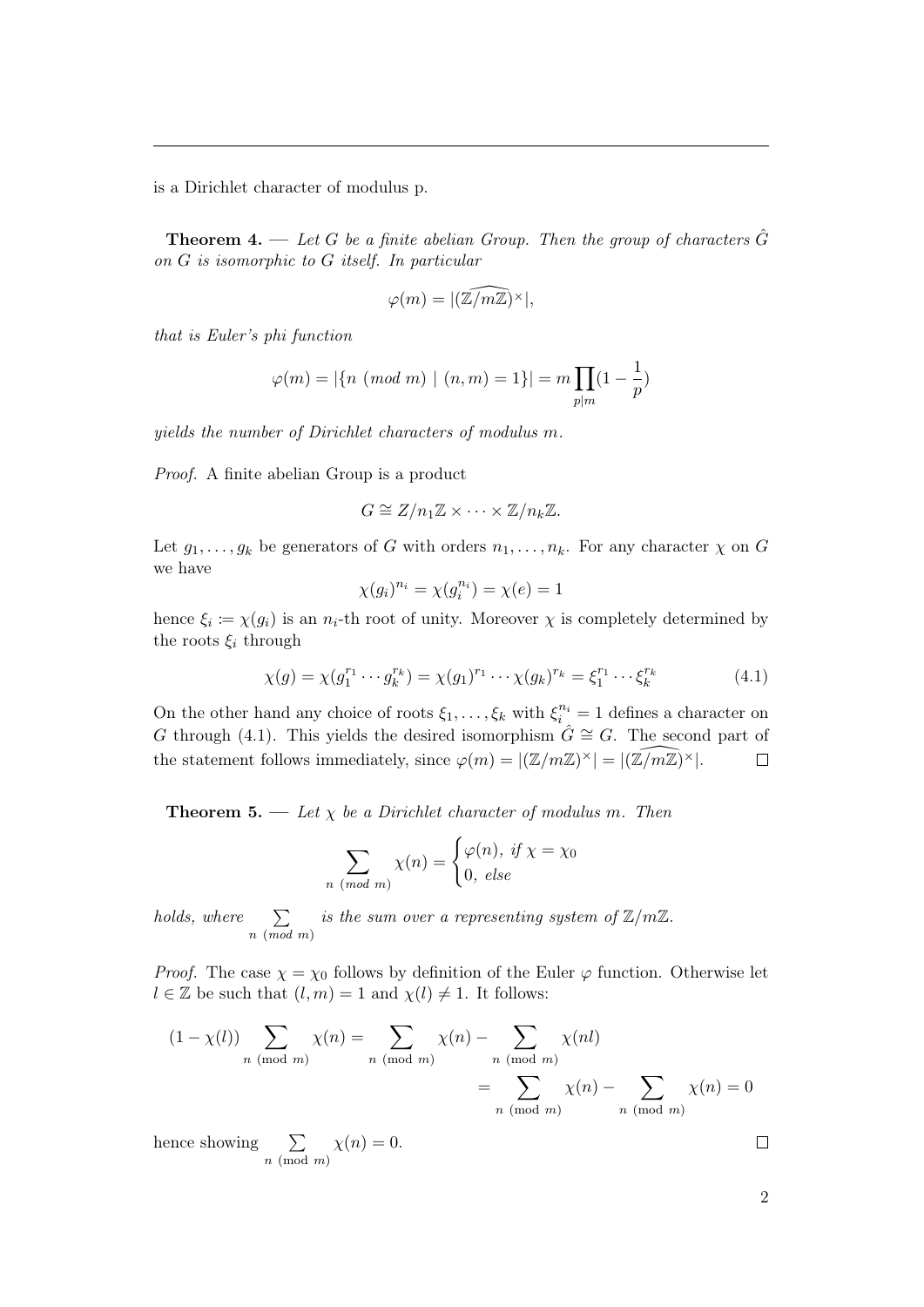Theorem 6. — Let  $n \in \mathbb{Z}$ . Then

$$
\sum_{\chi} \chi(n) = \begin{cases} \varphi(m), \text{ if } n \equiv 1 \pmod{m} \\ 0, \text{ else} \end{cases}
$$

holds, where  $\Sigma$ χ is the sum over all Dirichlet characters of modulus m.

*Proof.* For  $n = 1$  the sum yields:

$$
\sum_{\chi} \chi(n) = \sum_{\chi} 1 = |(\widehat{\mathbb{Z}/m\mathbb{Z}})^{\times}| = \varphi(m)
$$

by Theorem [4.](#page-2-1) On the other hand the theorem holds for  $(n, m) > 1$  too as  $\chi(n)$ vanishes. Let now  $n \neq 1 \pmod{m}$  and  $(n, m) = 1$ . The quotient group  $(\mathbb{Z}/m\mathbb{Z})^{\times}/\langle n \rangle$ containes all characters with  $\chi(n) = 1$  and is strictly smaller than  $(\mathbb{Z}/m\mathbb{Z})^{\times}$ . Hence there is a character  $\chi'$  with  $\chi'(n) \neq 1$ . It follows:

$$
(1 - \chi'(n)) \sum_{\chi} \chi(n) = \sum_{\chi} \chi(n) - \sum_{\chi} \chi' \chi(n) = \sum_{\chi} \chi(n) - \sum_{\chi} \chi(n) = 0
$$
  
which we conclude  $\sum \chi(n) = 0$ .

with which we conclude  $\Sigma$ χ  $\chi(n)=0.$ 

**Definition 7.** — Let  $m'|m$  be different from m and let  $\chi'$  be a character of modulus  $m'$ . The character resulting from the composition

$$
\chi: (\mathbb{Z}/m\mathbb{Z})^{\times} \xrightarrow{\pmod{m'}} (\mathbb{Z}/m'\mathbb{Z})^{\times} \xrightarrow{\chi'} \mathbb{C}^{\times}
$$

is called imprimitive. A character that cannot be obtained this way is called primitive.

**Definition 8.** — A fundamental discriminant is an integer  $D$  with:

 $D \equiv 1 \pmod{4}$ , and D is square-free,

or

$$
D = 4m
$$
, with  $m \equiv 2$  or 3 (mod 4), and m is square-free,

For a fundamental discriminant D we define a function  $\chi_D : \mathbb{N} \to \mathbb{Z}$  as follows:

$$
\chi_D(p) = \left(\frac{D}{p}\right), \text{ for p odd prime}
$$

$$
\chi_D(2) = \begin{cases} 0, \text{ if } D \equiv 0 \pmod{4} \\ 1, \text{ if } D \equiv 1 \pmod{8} \\ -1, \text{ if } D \equiv 5 \pmod{8} \end{cases}
$$

$$
\chi_D(p_1^{r_1} \cdots p_k^{r_k}) = \chi_D(p_1)^{r_1} \cdots \chi_D(p_k)^{r_k}
$$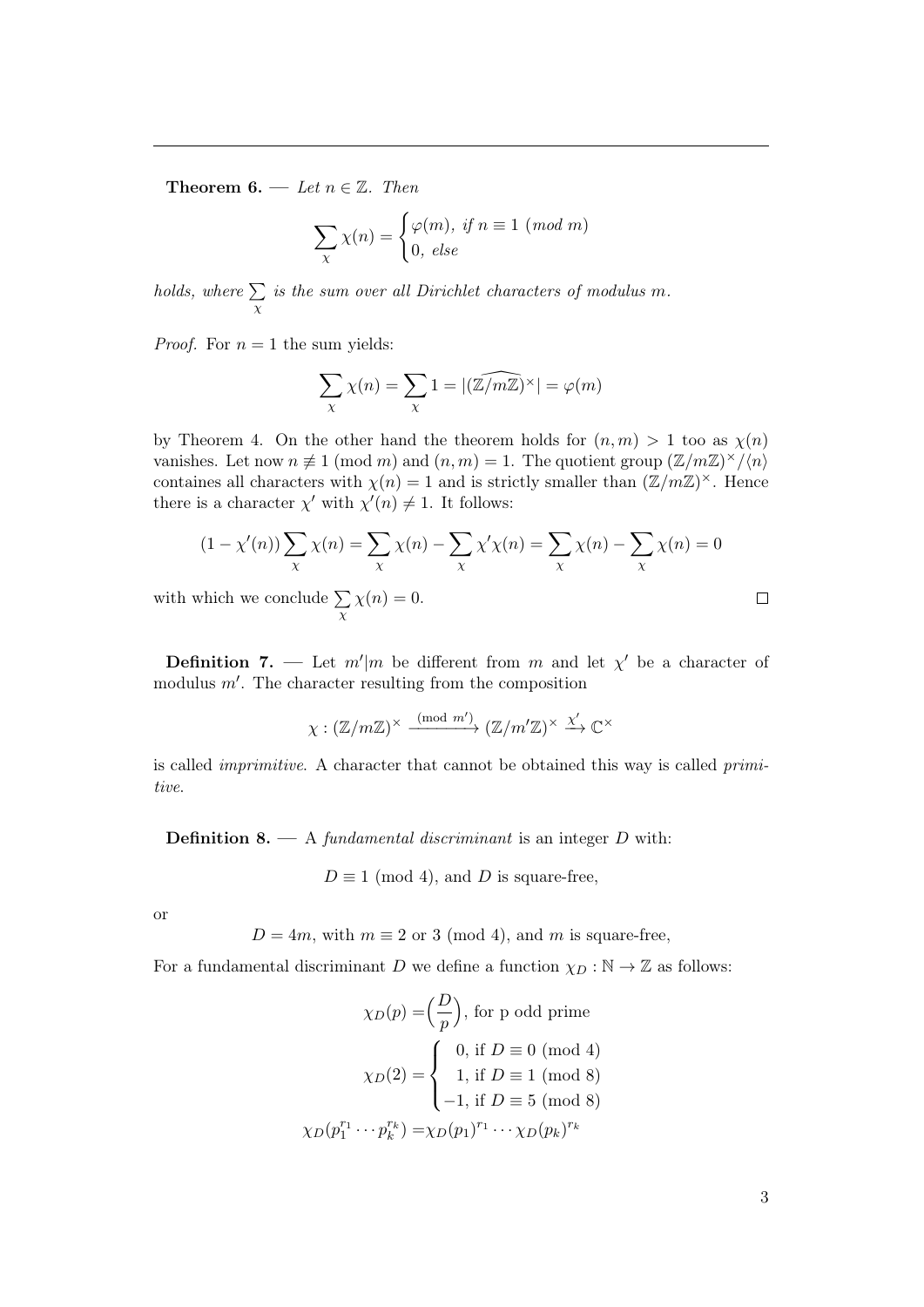**Theorem 9.** — Let D be a fundamental discriminant. The map  $\chi_D$  defines a primitive Dirichlet character of modulus  $|D|$  denoted by  $\chi_D$  as well. In particular

$$
\chi_D(-1) = \text{sign}(D)
$$

Moreover every real primitive Dirichlet character is of this type  $\chi_D$  for some fundamental discriminant D.

*Proof.* Let  $m = p_1^{r_1} \cdots p_k^{r_k}$  be the prime factorization of m. By Theorem [4](#page-2-1) any Dirichlet character  $\chi$  factors into a product  $\chi_1 \cdots \chi_k$  where  $\chi_i$  is a Dirichlet character of modulus  $p_i^{r_i}$ .  $\chi$  is primitive if and only if every  $\chi_i$  is primitive. Hence it suffices to consider powers of primes  $m = p^r$ .

• Case  $p = \text{odd}$ . From group theory we know  $(\mathbb{Z}/p^r\mathbb{Z})^{\times}$  is cyclic. Hence  $\chi$  is completely determined by its image on a generator x of  $(\mathbb{Z}/p^r\mathbb{Z})^{\times}$  resulting in at most two *real* Dirichlet characters of modulus  $p^r$  with  $\chi(x) = \pm 1$ . The positive value yields the principal character  $\chi_0$ . The Legendre symbol  $\left(\frac{n}{n}\right)$  $\frac{n}{p})$ defines another Dirichlet character  $\chi \neq \chi_0$  of modulus p<sup>r</sup> hence  $\chi(x) = -1$ . It is only primitive for  $r = 1$ . Therefore  $\left(\frac{n}{n}\right)$  $\frac{n}{p}$ ) is the only primitive real Dirichlet character of modulus p while there is no such character of modulus  $p^r$  for  $r > 1$ .

For the second case we need the following lemma whose proof is done by induction (exercise).

**Lemma 10.** — Let  $r \in \mathbb{N}_{>0}$ . If  $n \equiv 1 \pmod{8}$  then  $n \equiv x^2 \pmod{2^r}$  for some x.

• Case  $p = 2$ . Let  $\chi$  be a Dirichlet character of modulus  $2^r$  for  $r \geq 3$ . By the lemma above for any  $n \equiv 1 \pmod{8}$  it follows

$$
\chi(n) = \chi(x^2) = \chi(x)^2 = (\pm 1)^2 = 1.
$$

Hence  $\chi$  can only be primitive for  $r \leq 3$ . The cases  $r = 1, 2, 3$  can be evaluated explicitly: The group  $(\mathbb{Z}/2\mathbb{Z})^{\times}$  is trivial hence  $\chi_0$  is the only character. For  $(\mathbb{Z}/4\mathbb{Z})^{\times} \cong \mathbb{Z}/2\mathbb{Z}$  there are exactly two characters the second of which is primitive

| $n \pmod{4}$       |  |  |
|--------------------|--|--|
| $\chi_0(n)$        |  |  |
| $\varepsilon_4(n)$ |  |  |

while for  $r = 3$   $(\mathbb{Z}/8\mathbb{Z})^{\times} \cong \mathbb{Z}/2\mathbb{Z} \times \mathbb{Z}/2\mathbb{Z}$  there are 4 characters where the second and third of the following table are primitive.

| $n \pmod{8}$   0   1   2   3   4   5   6   7 |  |                                                                                                                                                                 |  |  |
|----------------------------------------------|--|-----------------------------------------------------------------------------------------------------------------------------------------------------------------|--|--|
| $\chi_0(n)$                                  |  |                                                                                                                                                                 |  |  |
| $\varepsilon_8(n)$                           |  |                                                                                                                                                                 |  |  |
| $\varepsilon'_{8}(n)$                        |  |                                                                                                                                                                 |  |  |
| $\varepsilon''_{8}(n)$                       |  | $\begin{array}{cccccccc} 1 & 0 & 1 & 0 & 1 & 0 & 1 \\ 1 & 0 & 1 & 0 & -1 & 0 & -1 \\ 1 & 0 & -1 & 0 & -1 & 0 & 1 \\ 1 & 0 & -1 & 0 & 1 & 0 & -1 \\ \end{array}$ |  |  |

We have now categorized all primitive real Dirichlet characters. In summary any such character is a product of Legendre Symbols  $\left(\frac{n}{n}\right)$  $\frac{n}{p}$ ) for odd primes p and  $\varepsilon_4$ ,  $\varepsilon_8(n)$ or  $\varepsilon'_{8}(n)$ . Direct calculations show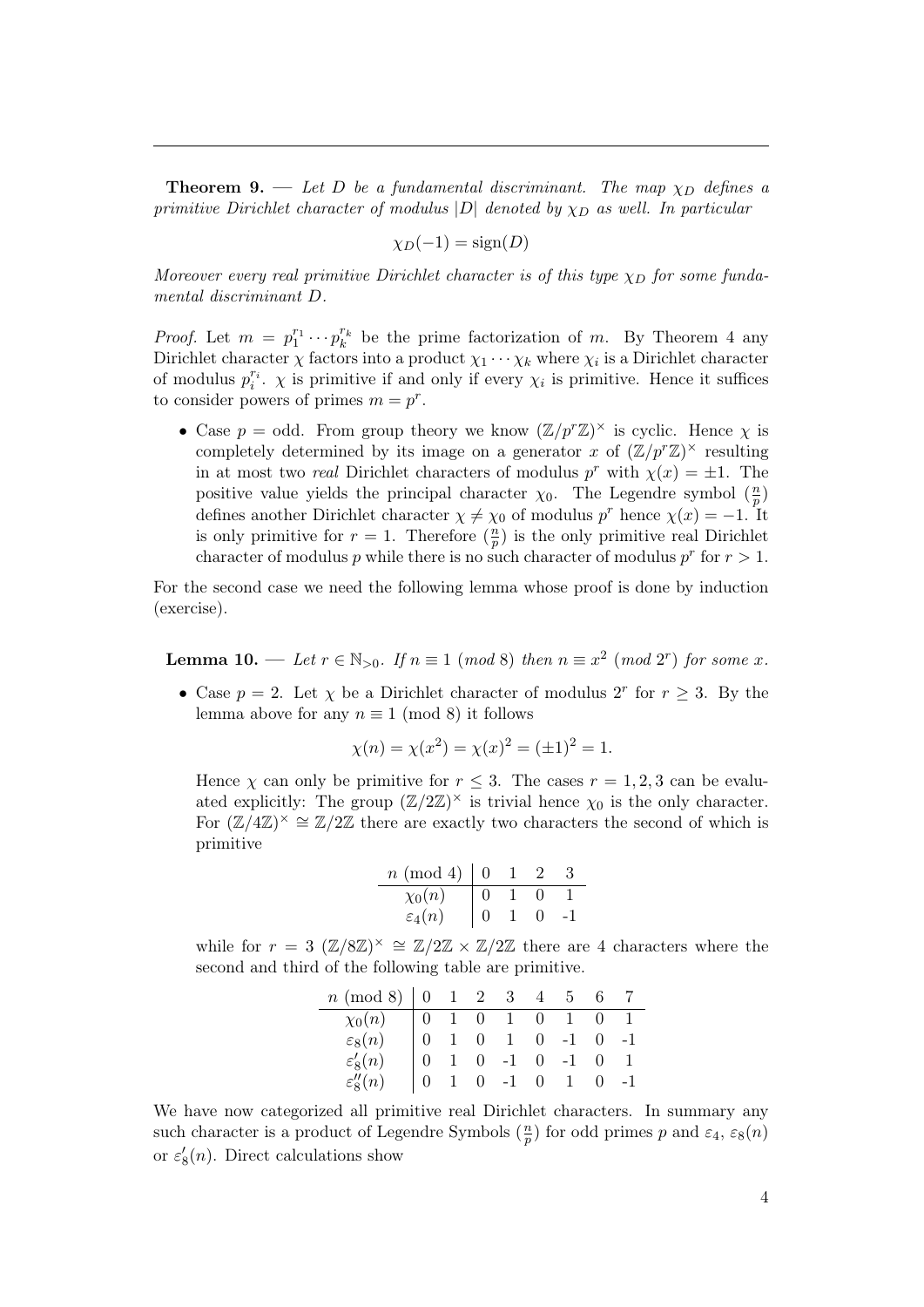- ∗ ( n  $\binom{n}{p} = \chi_{\pm p}$  for an odd prime p with the positive value if  $p \equiv 1 \pmod{4}$  and the negative value if  $p \equiv 3 \pmod{4}$ .
- ∗ ε<sup>4</sup> = χ−<sup>4</sup>
- $\ast \varepsilon_8(n) = \chi_{-8}$
- \*  $\varepsilon'_{8}(n) = \chi_{8}$

For any two coprime fundamental discriminants  $D_1$ ,  $D_2$  their product is a fundamental discriminant, hence  $\chi_{D_1D_2} = \chi_{D_1}\chi_{D_2}$ . Thus every primitive real Dirichlet character of type  $\chi_D$  for a fundamental discriminant D. On the other hand all fundamental discriminant are of types  $m$ ,  $-4m$ ,  $8m$ ,  $-8m$  for m squarefree and  $m \equiv 1 \pmod{4}$  which are exactly the above mentioned characters. Hence for every fundamental discriminant  $\chi_D$  is a primitive Dirichlet character. It remains to show  $\chi_D(-1) = \text{sign}(D)$ . Indeed we have

$$
\chi_{-4}(-1) = \varepsilon_4(-1) = -1
$$
  
\n
$$
\chi_{-8}(-1) = \varepsilon_8(n)(-1) = -1
$$
  
\n
$$
\chi_8(-1) = \varepsilon'_8(n)(-1) = 1
$$
  
\n
$$
\chi_p(-1) = \left(\frac{-1}{p}\right) = 1, \text{ for } p \equiv 1 \pmod{4}
$$
  
\n
$$
\chi_{-p}(-1) = \left(\frac{-1}{-p}\right) = -1, \text{ for } p \equiv 3 \pmod{4}
$$

which completes the proof.

*Proof of lemma.* The cases  $r = 1, 2, 3$  are trivial. We proceed by induction. Assume  $r \geq 4$  and  $n \equiv x^2 \pmod{2^{r-1}}$ . If  $n \equiv x^2 \pmod{2^r}$  we are done. Otherwise

$$
n \equiv x^2 + 2^{r-1} \pmod{2^r}.
$$

Obviously x is odd, since  $x^2 \equiv 1 \pmod{8}$ . Hence we conclude

$$
n \equiv x^2 + 2^{r-1} \equiv x^2 + x2^{r-1} + 2^{2r-4} \equiv (x + 2^{r-2})^2 \pmod{2^r},
$$

since  $2r - 4 \geq r$ , hence proving the claim.

5

 $\Box$ 

 $\Box$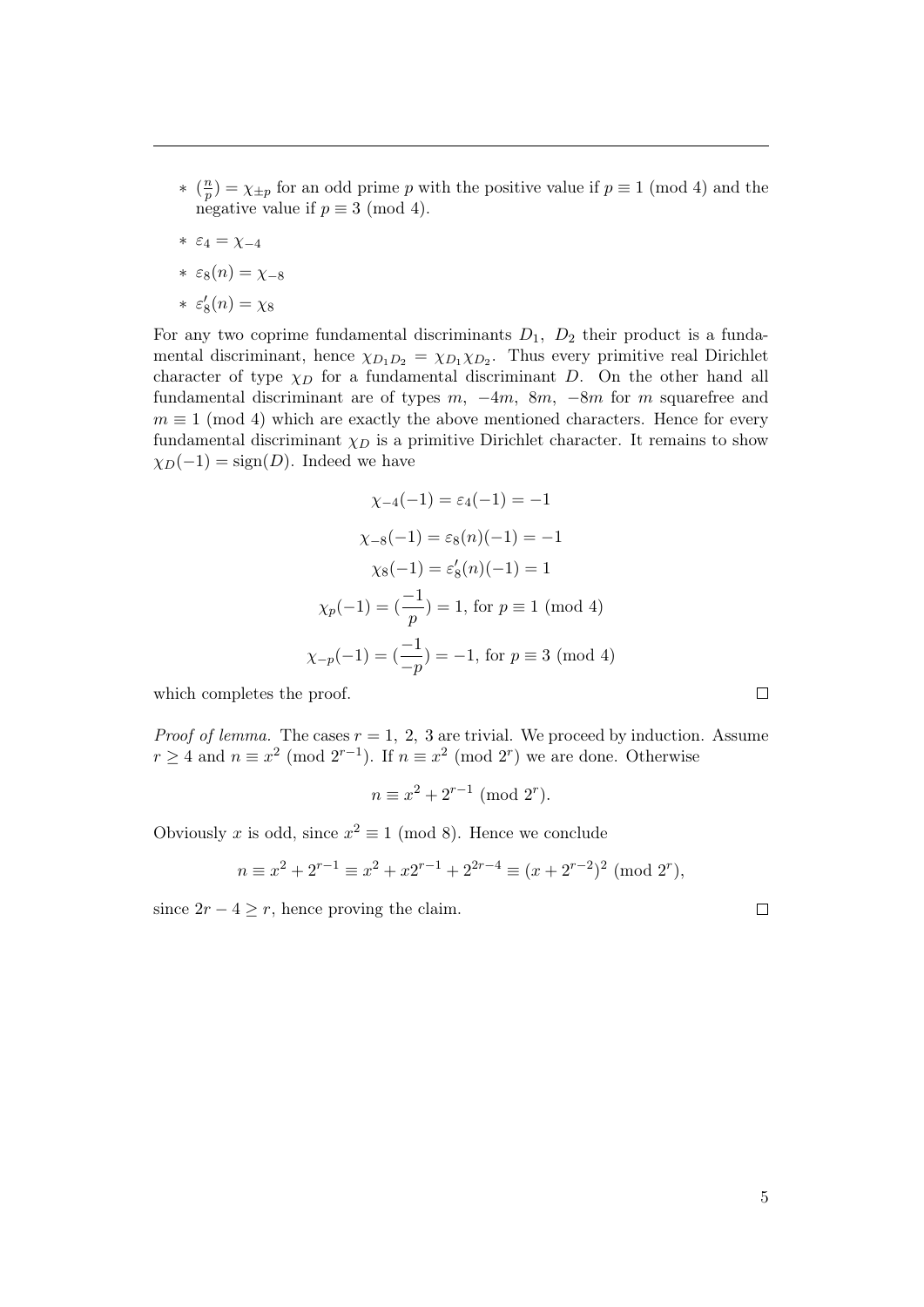Chapter 2

### L-series

We will introduce *Dirichlet L-series* and see an important theorem about them. From said theorem, Dirichlet's theorem on arithmetic progressions will follow. This script closely follows the exposition in Chapter 6 of [\[1\]](#page-11-0).

**Definition 1.** — Let  $\chi$  be a Dirichlet character of modulus m. The Dirichlet L-series corresponding to  $\chi$  is given by

$$
L(s,\chi)=\sum_{n=1}^{\infty}\frac{\chi(n)}{n^s}.
$$

Remark 2. For  $\sigma > 1$ , the Dirichlet L-series can be written as an Euler product as follows,

<span id="page-6-0"></span>
$$
\prod_{p} \frac{1}{1 - \frac{\chi(p)}{p^s}},\tag{2.1}
$$

where the product runs over all primes  $p$ .

This remark follows by applying Theorem 2.1 from [\[1\]](#page-11-0) (pp. 11), and from the fact that  $\chi$  is completely multiplicative.

<span id="page-6-2"></span>Example 3. — We have

$$
L(s, \chi_0) = \prod_p \frac{1}{1 - \frac{\chi_0(p)}{p^s}} = \prod_{p \nmid m} (1 - p^{-s})^{-1}
$$
  
= 
$$
\prod_{p \mid m} (1 - p^{-s}) \cdot \prod_p (1 - p^{-s})^{-1} = \prod_{p \mid m} (1 - p^{-s}) \zeta(s).
$$

As  $L(s, \chi_0)$  differs from the Riemann zeta function  $\zeta(s)$  only by a simple multiplicative factor, it follows that  $L(s, \chi_0)$  can be meromorphically extended to all of  $\mathbb{C}$ . It has only one singularity, namely a simple pole at  $s = 1$  with residue  $\prod_{p|m} (1 - p^{-s})$ .

<span id="page-6-1"></span>Remark 4. If  $\chi$  is a Dirichlet character different from  $\chi_0$ , then the abscissa of convergence of  $L(s, \chi)$  is 0.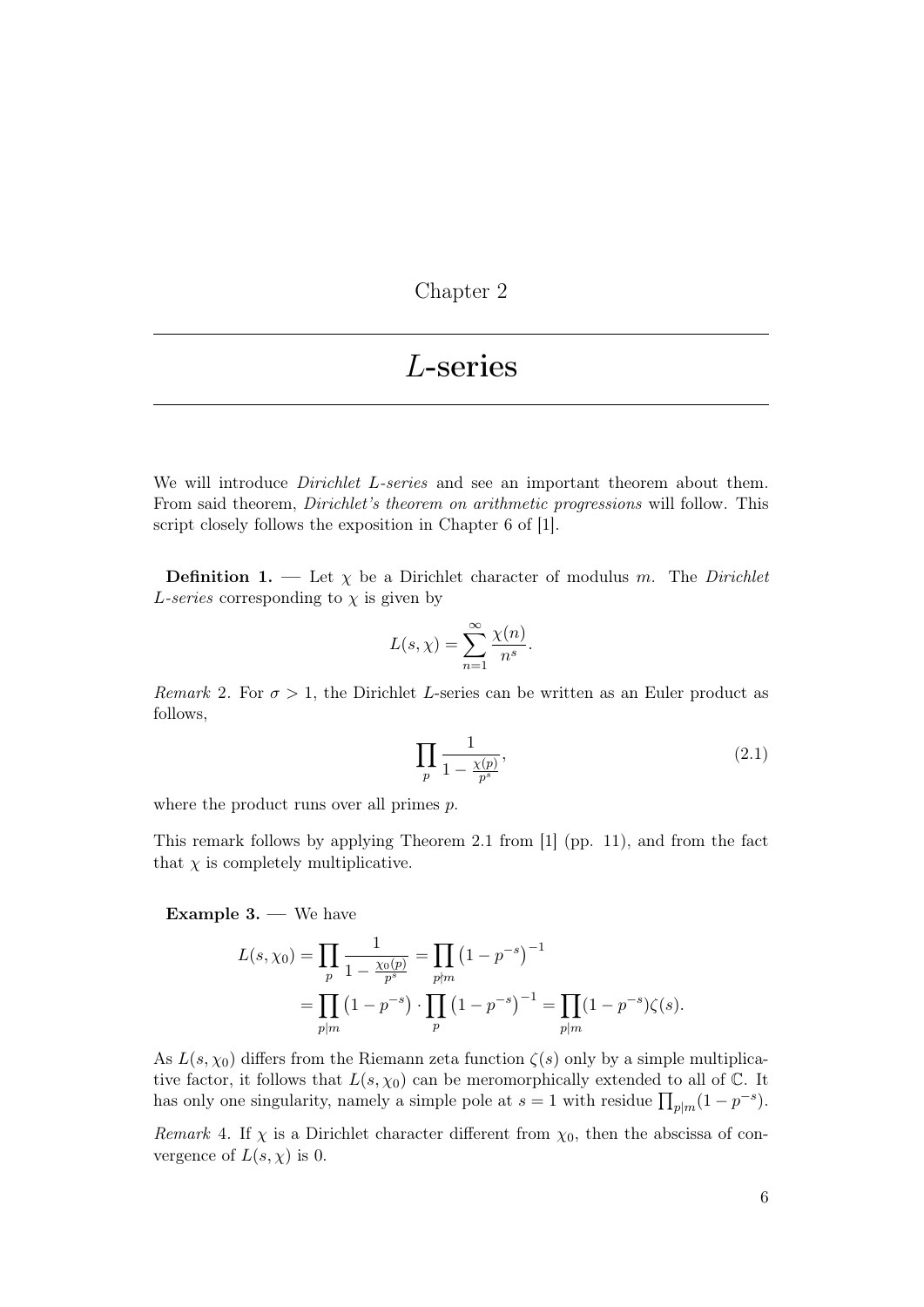*Proof.* For  $\chi \neq \chi_0$ , we have as  $x \to \infty$ 

 $\overline{\phantom{a}}$  $\overline{\phantom{a}}$  $\overline{\phantom{a}}$  $\overline{\phantom{a}}$  $\overline{1}$ 

$$
\sum_{n=1}^{x} \chi(n) \Big| = \Big| \sum_{n=1}^{m \cdot \lfloor \frac{x}{m} \rfloor} \chi(n) + \sum_{n=m \cdot \lfloor \frac{x}{m} \rfloor}^{x} \chi(n) \Big|
$$

$$
= \Big| \Big| \frac{x}{m} \Big| \sum_{n \pmod{m}} \chi(n) + \sum_{n=m \cdot \lfloor \frac{x}{m} \rfloor}^{x} \chi(n) \Big|
$$
(4.1)

<span id="page-7-1"></span><span id="page-7-0"></span>
$$
=\left|\sum_{n=m\cdot\lfloor\frac{x}{m}\rfloor}^{x}\chi(n)\right|
$$
\n(4.2)

<span id="page-7-2"></span>
$$
\leq \left| x - m \cdot \left\lfloor \frac{x}{m} \right\rfloor \right| \leq m = O(1). \tag{4.3}
$$

We used  $\chi(n) = \chi(n+m)$  to get [\(4.1\)](#page-7-0). Using Theorem 5 from the previous chapter, we get [\(4.2\)](#page-7-1). The first inequality in [\(4.3\)](#page-7-2) follows with  $|\chi(n)| \leq 1$  and the triangleinequality.

Applying Theorem 1.2. from [\[1\]](#page-11-0) (pp. 4) yields

$$
\sigma_0 = \limsup_{t \to \infty} \frac{\log \left| \sum_{n=m}^{\infty} \chi(n) \right|}{\log t} \le \limsup_{t \to \infty} \frac{m}{\log t} = 0.
$$

<span id="page-7-4"></span>**Theorem 5.** — If  $\chi$  is a Dirichlet character different from  $\chi_0$ , then

<span id="page-7-3"></span>
$$
L(1,\chi) \neq 0.
$$

Proof. Consider

$$
f(s) = \prod_{\chi} L(s, \chi), \tag{5.1}
$$

where the product runs over all Dirichlet characters of modulus  $m$ . By [\(2.1\)](#page-6-0), it holds for  $\sigma > 1$ :

$$
\log f(s) = \sum_{\chi} \sum_{p} \log \frac{1}{1 - \frac{\chi(p)}{p^s}} =
$$

$$
\sum_{\chi} \sum_{p} \sum_{r=1}^{\infty} \frac{\chi(p)^r}{rp^{rs}} = \varphi(m) \sum_{p \text{ prime}} \sum_{\substack{r \ge 1, \\ p^r \equiv 1 \pmod{m}}} \frac{1}{rp^{rs}}.
$$

For the last equality, we used Theorem 6 from the Chapter 1. We observe for  $s \in \mathbb{R}, s > 1$ :

- $\log f(s) \geq 0$ ,
- $\lim_{s\to 1, s\in\mathbb{R}} f(s) \geq 1$ .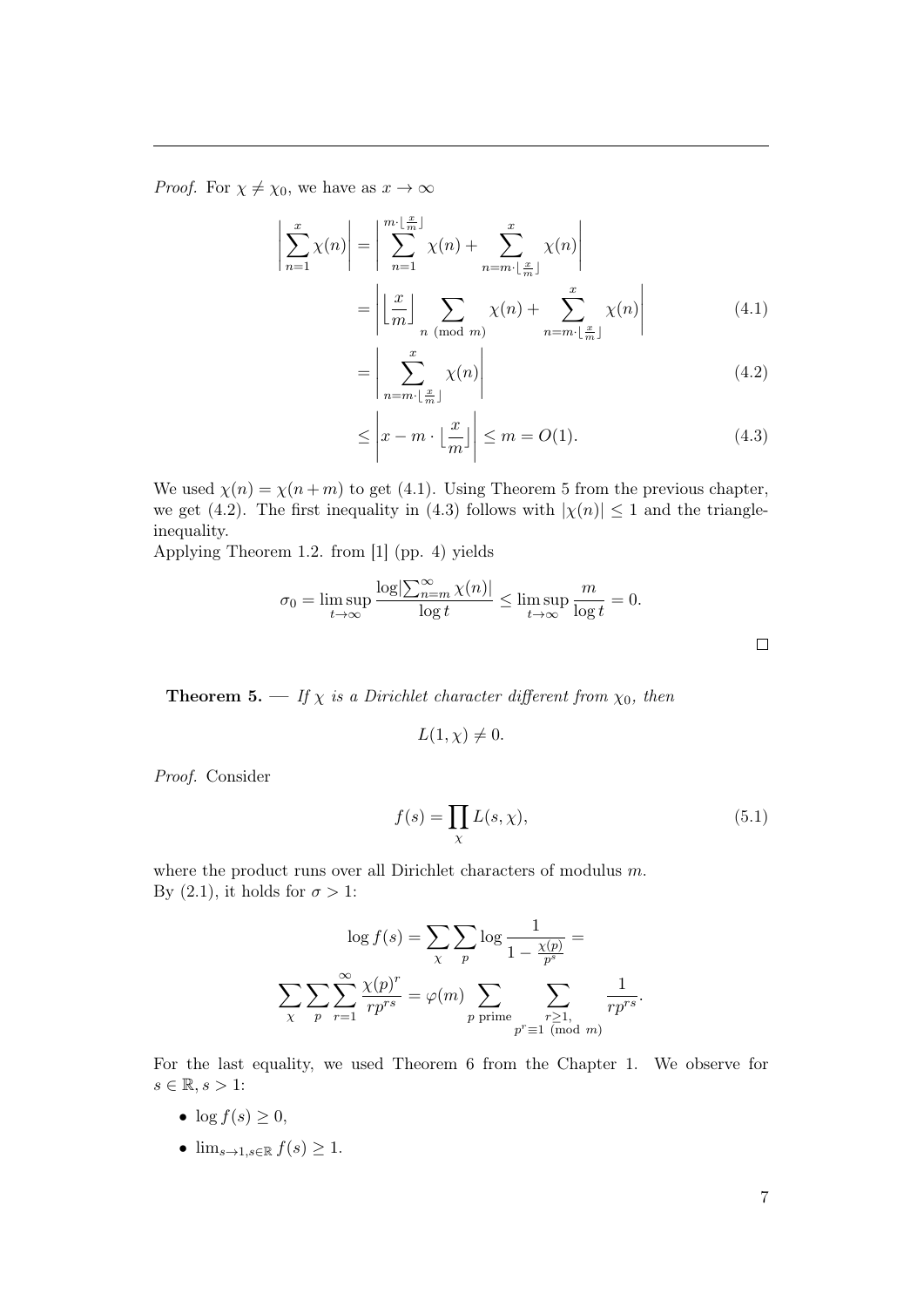By Remark [4,](#page-6-1) the product  $(5.1)$  contains only one factor with a pole at  $s = 1$ , namely  $L(s, \chi_0)$ . It follows from Example [3](#page-6-2) that this pole is simple.

Consider now the case where  $L(1, \chi) = 0$  for more that one Dirichlet character  $\chi$ different from  $\chi_0$ . Then  $f(s)$  would be holomorphic at  $s = 1$ , and  $f(1) = 0$ . This contradicts our second observation. Hence, there can only be at most character  $\chi \neq \chi_0$  with  $L(1, \chi) = 0$ .

Assume that  $\chi$  is such a character. As  $L(1,\chi)=0=\overline{L(1,\chi)}=L(1,\overline{\chi})$ ,  $\chi$  is a real character. Let

$$
\psi(s) = \frac{L(s, \chi)L(s, \chi_0)}{L(2s, \chi_0)}.
$$

For  $\sigma > \frac{1}{2}$ ,  $\psi$  is holomorphic: Firstly, the pole of  $L(s, \chi_0)$  at  $s = 1$  is removed by the zero of  $L(s, \chi)$ , and secondly,  $L(2s, \chi) \neq 0$ , by Example [3.](#page-6-2) For  $\sigma > 1$ , we have

$$
\psi(s) = \prod_{p} \frac{1 - \chi_0(p)p^{-2s}}{(1 - \chi_0(p)p^{-s})(1 - \chi(p)p^{-s})} = \prod_{p \nmid m} \frac{1 - p^{-2s}}{(1 - p^{-s})(1 - \chi(p)p^{-s})} = (5.2)
$$

$$
\prod_{p \nmid m} \frac{1 + p^{-s}}{1 - \chi(p)p^{-s}} = \tag{5.3}
$$

<span id="page-8-2"></span><span id="page-8-1"></span><span id="page-8-0"></span>
$$
\prod_{\chi(p)=1} \frac{1+p^{-s}}{1-p^{-s}} = \prod_{\chi(p)=1} \left(1+\sum_{k=1}^{\infty} 2p^{-ks}\right).
$$
 (5.4)

We applied the third binomial formula to the numerator of  $(5.2)$  to get  $(5.3)$ . The LHS of [\(5.4\)](#page-8-2) follows as  $\chi$  only takes the values  $\pm 1$ . It follows that for  $\sigma > 1$ ,

<span id="page-8-3"></span>
$$
\psi(s) = \sum_{n=1}^{\infty} \frac{a_n}{n^s},
$$

for some coefficients  $a_n \geq 0$ . The coefficients are non-negative, as on the RHS of  $(5.4)$ ,  $2p^k$  is always non-negative.

As  $\psi$  is holomorphic for  $\sigma > \frac{1}{2}$ , it admits a Taylor series expansion on the open disk of radius  $\frac{3}{2}$  around 2. That is, for s with  $|s - 2| < \frac{3}{2}$  $\frac{3}{2}$ 

$$
\psi(s) = \sum_{k=0}^{\infty} \frac{(s-2)^k}{k!} \psi^{(k)}(2)
$$

$$
= \sum_{k=0}^{\infty} \frac{(2-s)^k}{k!} \sum_{n=1}^{\infty} \frac{a_n (\log n)^k}{n^2}.
$$
(5.5)

As  $a_n \geq 0$ , the expression [\(5.5\)](#page-8-3) is monotonically decreasing for  $s \in \mathbb{R}$ ,  $\frac{1}{2} < s < 2$ . So for s as before,  $\psi(s) \geq \psi(2) \geq 1$ .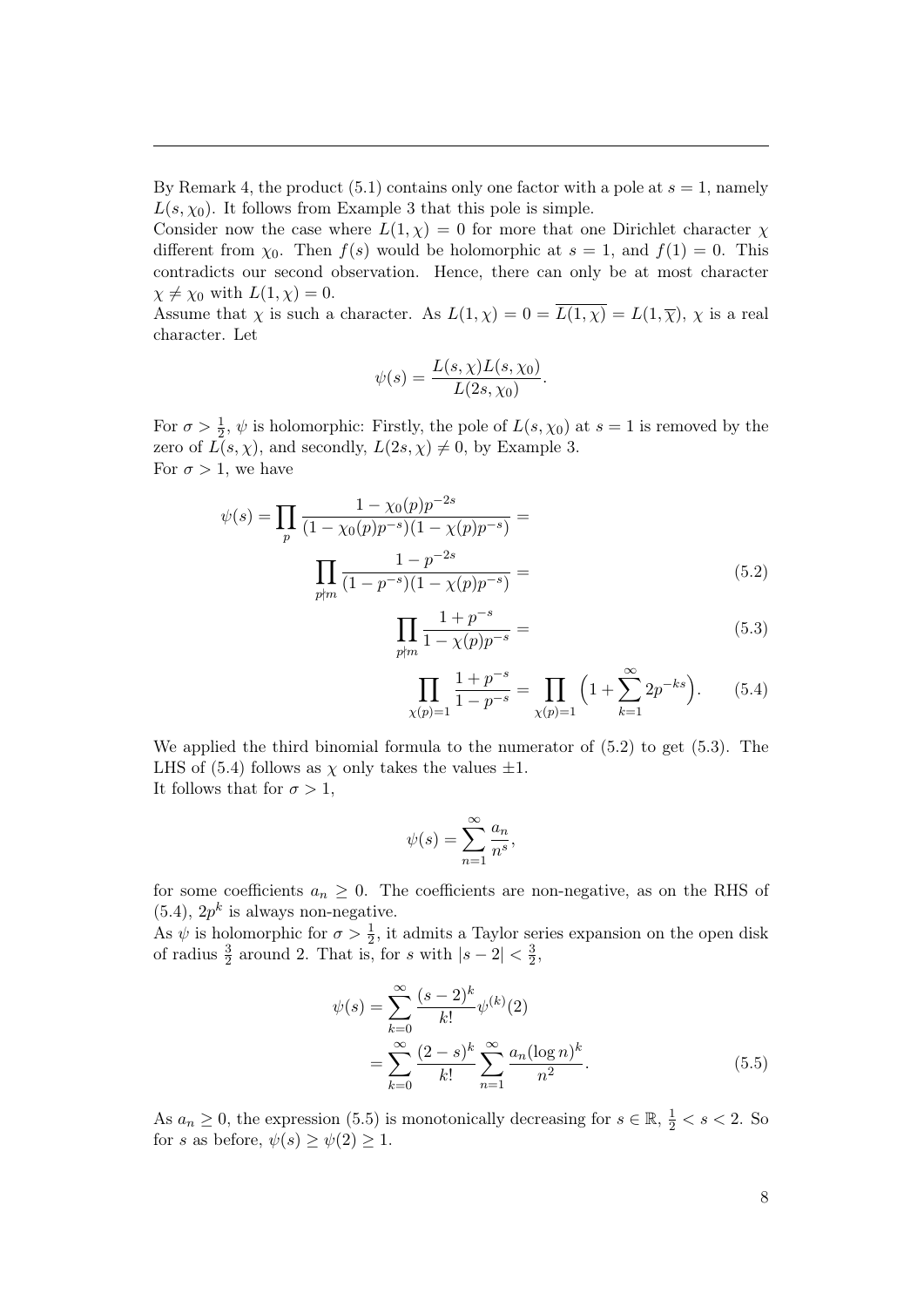However, we also have

$$
\lim_{s \to \frac{1}{2}} \psi(s) = \frac{L(\frac{1}{2}, \chi)L(\frac{1}{2}, \chi_0)}{\lim_{s \to \frac{1}{2}} L(2s, \chi_0)} = 0,
$$

as  $L(2s,\chi_0)$  has a pole at  $s=\frac{1}{2}$  $\frac{1}{2}$  by Example [3.](#page-6-2) This contradiction shows that there cannot be such a  $\chi$ , which concludes the proof of the theorem.  $\Box$ 

**Corollary 6** (Dirichlet's theorem on arithmetic progressions). — Let  $a, m \in \mathbb{Z}_{>0}$ , such that a and m are mutually prime. Then the arithmetic progression  $(mk + a)_{k \in \mathbb{Z}_{\geq 0}}$ contains infinitely many primes. Furthermore, we have

<span id="page-9-0"></span>
$$
\sum_{\substack{p \ prime, \\ p \equiv a \pmod{m}}} \frac{1}{p} = \infty.
$$
\n(6.1)

To prove this, we need the following remark, which follows from Theorem 5 of Chapter 1 by choosing some *n* with  $nb \equiv a \pmod{m}$ .

<span id="page-9-1"></span>*Remark* 7. Let  $a, b \in \mathbb{Z}$  such that  $b, m$  are mutually prime. Then

$$
\frac{1}{\varphi(m)} \sum_{\chi} \chi(a) \overline{\chi}(b) = \begin{cases} 1, \text{ if } a \equiv b \pmod{m} \\ 0, \text{ if } a \not\equiv b \pmod{m} \end{cases}
$$

We proceed with the proof of Corollary 6.

*Proof.* It is enough to show [\(6.1\)](#page-9-0). By Remark [7](#page-9-1), it holds for  $\sigma > 1$ 

=

$$
\sum_{p \text{ prime}} \sum_{\substack{r \ge 1, \\ p^r \equiv a \pmod{m}}} \frac{1}{rp^{rs}} = \sum_{p} \sum_{r \ge 1} \frac{1}{\varphi(m)} \sum_{\chi} \overline{\chi}(a) \chi(p^r) \frac{1}{rp^{rs}} \tag{7.1}
$$

<span id="page-9-4"></span><span id="page-9-3"></span><span id="page-9-2"></span>
$$
\frac{1}{\varphi(m)} \sum_{\chi} \overline{\chi}(a) \sum_{p} \sum_{r=1}^{\infty} \frac{\chi(p)^r}{rp^{rs}} \tag{7.2}
$$

$$
= \frac{1}{\varphi(m)} \sum_{\chi} \overline{\chi}(a) \log L(s, \chi)
$$
\n(7.3)

$$
= \frac{1}{\varphi(m)} \left( \log L(s, \chi_0) + \sum_{\chi \neq \chi_0} \overline{\chi}(a) \log L(s, \chi) \right),
$$

where  $\sum_{p}$  and  $\sum_{\chi}$  sum over all primes and all Dirichlet characters of modulus m, respectively. We can interchange the order of summation as in [\(7.2\)](#page-9-2) due to absolute convergence. The third equality [\(7.3\)](#page-9-3) follows form —. We note that  $\log L(s, \chi_0)$ diverges as  $s \to 1$ . In contrast,  $\log L(s, \chi)$  is bounded for  $s = 1$  and  $\chi \neq \chi_0$  because of Theorem [5](#page-7-4). Hence, the above expression diverges for  $s = 1$ .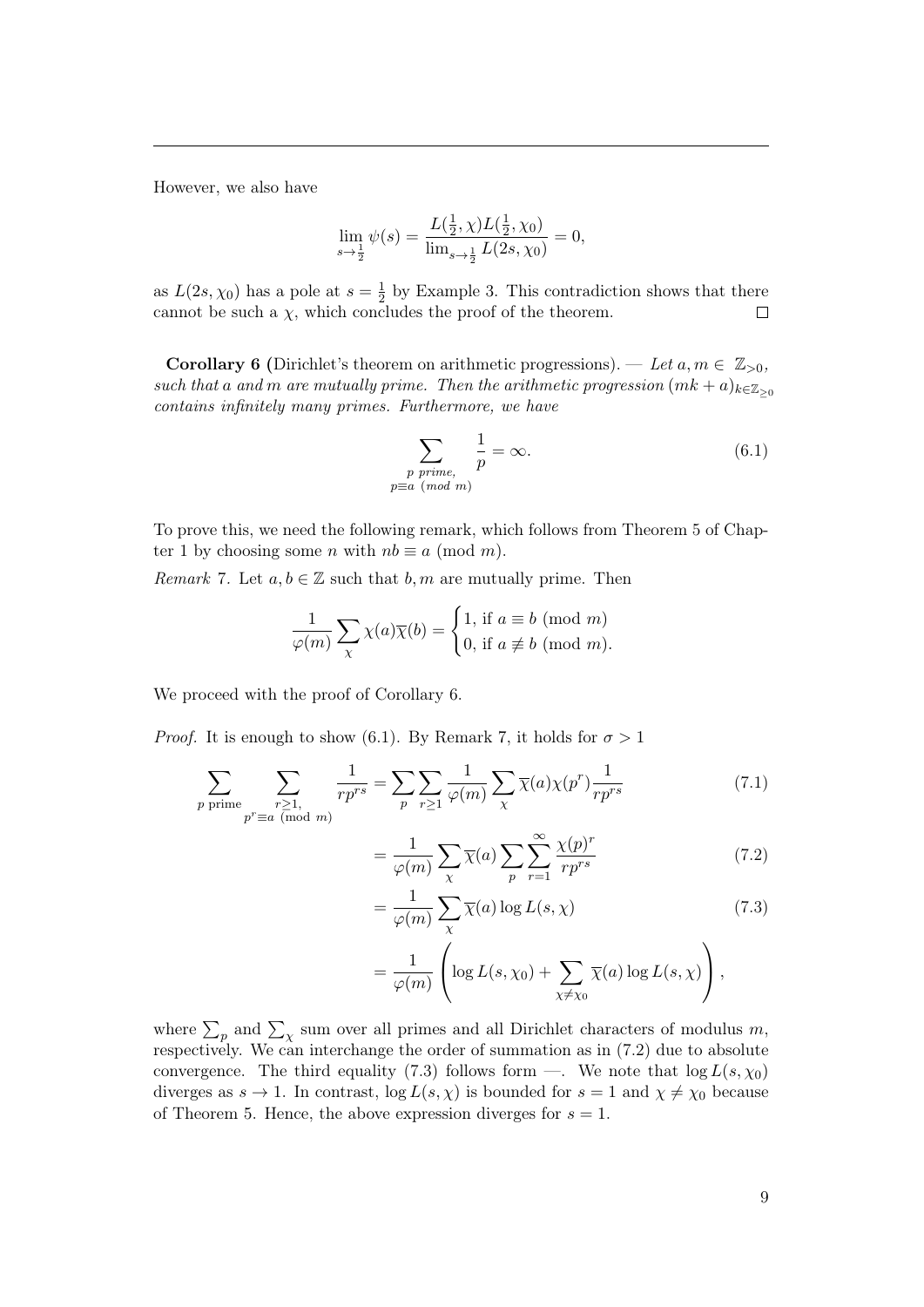Consider

$$
\sum_{p \text{ prime}} \sum_{\substack{r>1, \\ p^r \equiv a \pmod{m}}} \frac{1}{rp^r} \le \sum_{p} \sum_{r>1} \frac{1}{rp^r}
$$

$$
= \sum_{p} \sum_{r=2}^{\infty} \frac{1}{rp^r} \le \sum_{p} \sum_{r=2}^{\infty} \frac{1}{2p^r}
$$

$$
= \sum_{p} \frac{1}{2p(p-1)} = \sum_{n=2}^{\infty} \frac{1}{2n(n-1)} = \frac{1}{2}.
$$

We see that the sum with terms  $r = 1$  on the LHS of [\(7.1\)](#page-9-4) must diverge, which yields (6.1).  $(6.1).$  $(6.1).$